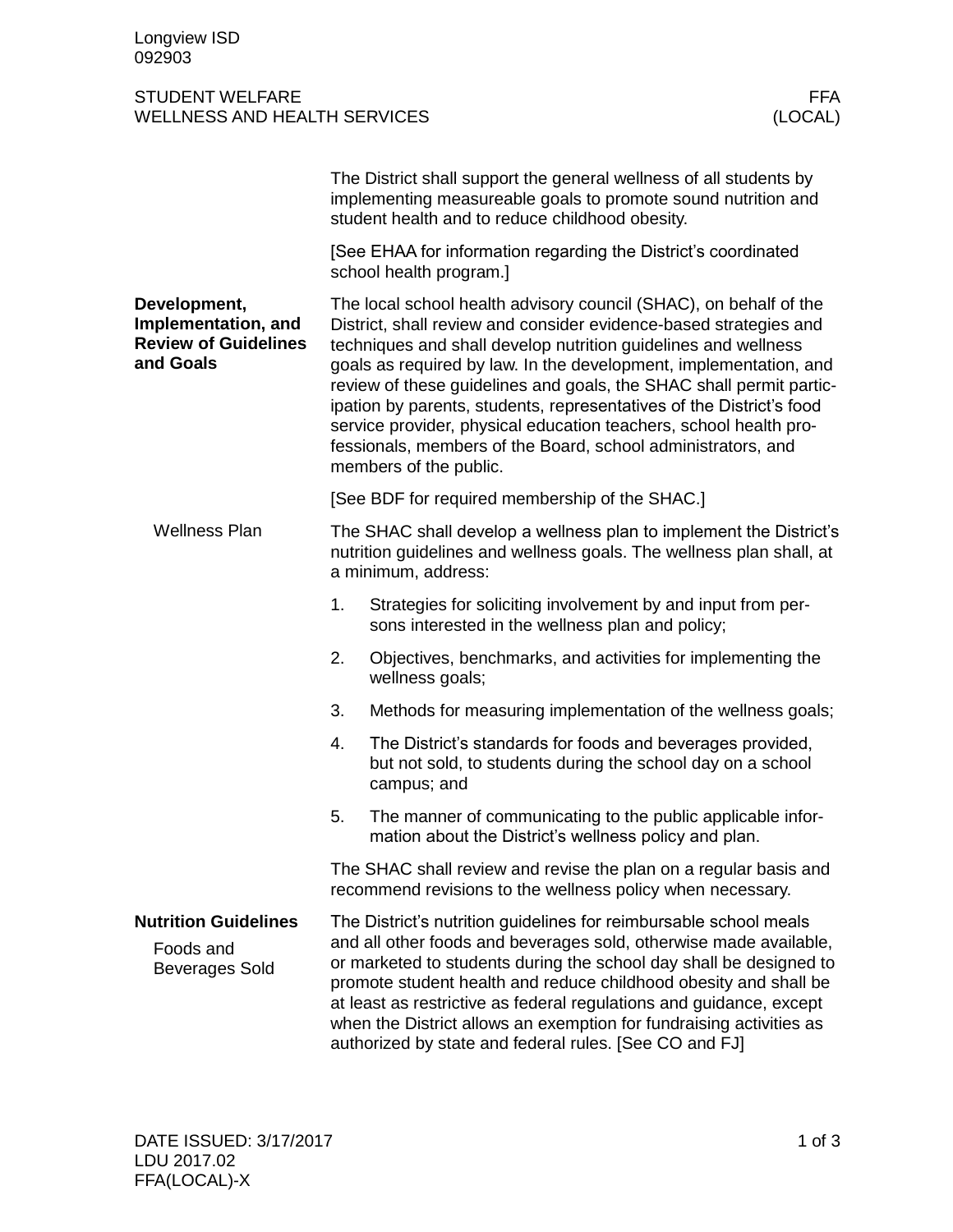## STUDENT WELFARE FFA WELLNESS AND HEALTH SERVICES

|                                                                      | Foods and<br><b>Beverages Provided</b>         | The District shall establish standards for all foods and beverages<br>provided, but not sold, to students during the school day. These<br>standards shall be addressed in the District's wellness plan.                                                                                                                                                                                   |                                                                                                                                                                                                                                                                                                                                                                     |  |  |
|----------------------------------------------------------------------|------------------------------------------------|-------------------------------------------------------------------------------------------------------------------------------------------------------------------------------------------------------------------------------------------------------------------------------------------------------------------------------------------------------------------------------------------|---------------------------------------------------------------------------------------------------------------------------------------------------------------------------------------------------------------------------------------------------------------------------------------------------------------------------------------------------------------------|--|--|
| <b>Wellness Goals</b><br><b>Nutrition Promotion</b><br>and Education |                                                | The District shall implement, in accordance with law, a coordinated<br>school health program with a nutrition education component. [See<br>EHAA] The District's nutrition promotion activities shall encourage<br>participation in the National School Lunch Program, the School<br>Breakfast Program, and any other supplemental food and nutrition<br>programs offered by the District. |                                                                                                                                                                                                                                                                                                                                                                     |  |  |
|                                                                      |                                                | The District establishes the following goals for nutrition promotion:                                                                                                                                                                                                                                                                                                                     |                                                                                                                                                                                                                                                                                                                                                                     |  |  |
|                                                                      |                                                | 1.                                                                                                                                                                                                                                                                                                                                                                                        | The District's food service staff, teachers, and other District<br>personnel shall consistently promote healthy nutrition mes-<br>sages in cafeterias, classrooms, and other appropriate set-<br>tings.                                                                                                                                                             |  |  |
|                                                                      |                                                | 2.                                                                                                                                                                                                                                                                                                                                                                                        | The District shall share educational nutrition information with<br>families and the general public to promote healthy nutrition<br>choices and positively influence the health of students.                                                                                                                                                                         |  |  |
|                                                                      |                                                |                                                                                                                                                                                                                                                                                                                                                                                           | The District establishes the following goals for nutrition education:                                                                                                                                                                                                                                                                                               |  |  |
|                                                                      |                                                | 1.                                                                                                                                                                                                                                                                                                                                                                                        | The District shall deliver nutrition education that fosters the<br>adoption and maintenance of healthy eating behaviors.                                                                                                                                                                                                                                            |  |  |
|                                                                      |                                                | 2.                                                                                                                                                                                                                                                                                                                                                                                        | The District shall establish and maintain school gardens and<br>farm-to-school programs.                                                                                                                                                                                                                                                                            |  |  |
|                                                                      | <b>Physical Activity</b>                       |                                                                                                                                                                                                                                                                                                                                                                                           | The District shall implement, in accordance with law, a coordinated<br>health program with physical education and physical activity com-<br>ponents and shall offer at least the required amount of physical ac-<br>tivity for all grades. [See BDF, EHAA, EHAB, and EHAC]                                                                                          |  |  |
|                                                                      |                                                | The District establishes the following goal for physical activity: The<br>District shall provide an environment that fosters safe, enjoyable,<br>and developmentally appropriate fitness activities for all students,<br>including those who are not participating in physical education<br>classes or competitive sports.                                                                |                                                                                                                                                                                                                                                                                                                                                                     |  |  |
|                                                                      | <b>Other School-Based</b><br><b>Activities</b> | able.                                                                                                                                                                                                                                                                                                                                                                                     | The District establishes the following goal to create an environment<br>conducive to healthful eating and physical activity and to promote<br>and express a consistent wellness message through other school-<br>based activities: The District shall allow sufficient time for students<br>to eat meals in cafeteria facilities that are clean, safe, and comfort- |  |  |
| Implementation                                                       |                                                | The assistant superintendent of administrative and pupil services<br>shall oversee the implementation of this policy and the develop-                                                                                                                                                                                                                                                     |                                                                                                                                                                                                                                                                                                                                                                     |  |  |
|                                                                      |                                                |                                                                                                                                                                                                                                                                                                                                                                                           |                                                                                                                                                                                                                                                                                                                                                                     |  |  |